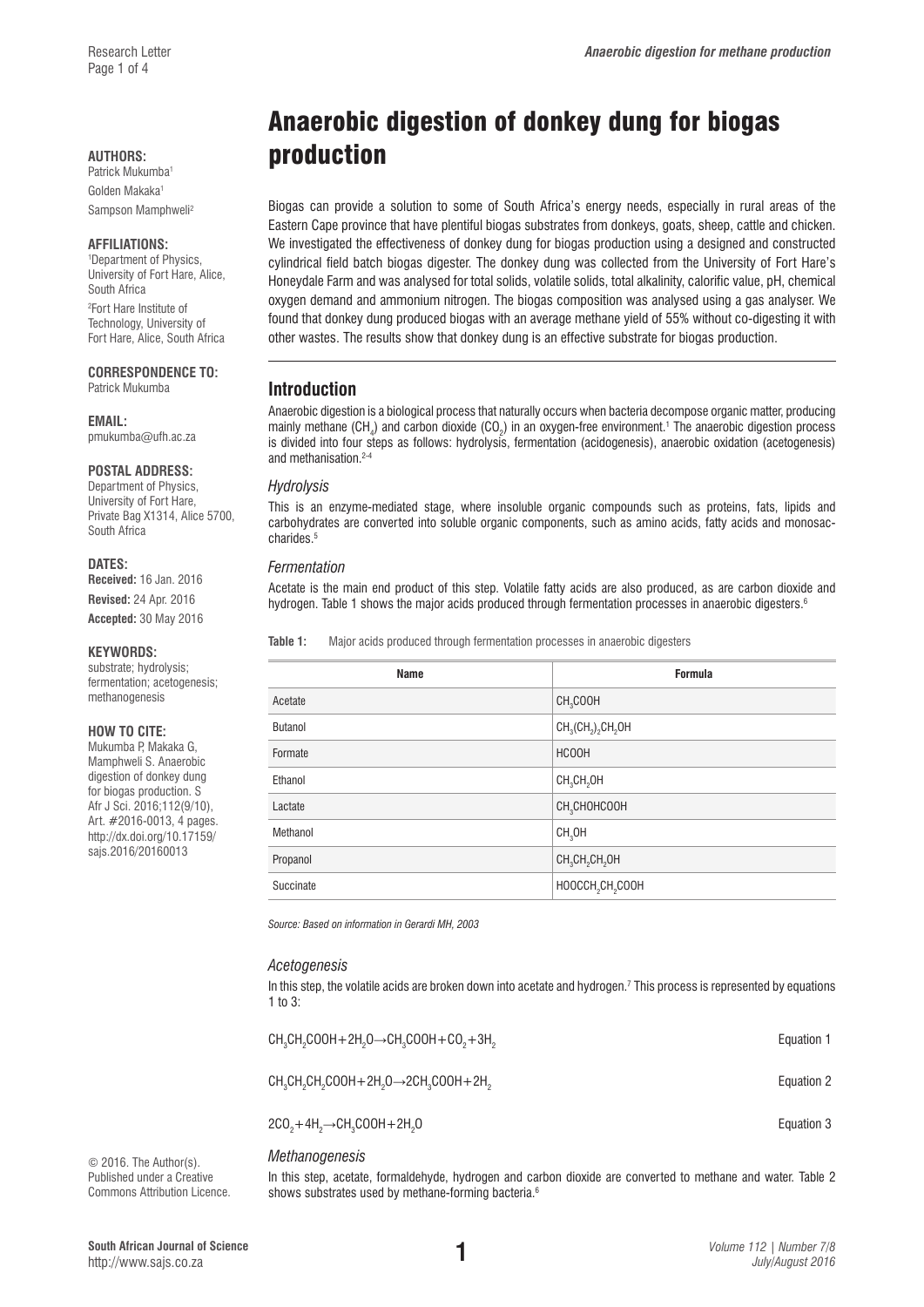#### **Table 2:** Substrates used by methane-forming bacteria

| <b>Substrate</b> | <b>Chemical formula</b>         |
|------------------|---------------------------------|
| Acetate          | CH <sub>3</sub> COOH            |
| Carbon dioxide   | CO <sub>2</sub>                 |
| Carbon monoxide  | CO                              |
| Formate          | <b>HCOOH</b>                    |
| Hydrogen         | Η,                              |
| Methanol         | CH <sub>3</sub> OH              |
| Methylamine      | CH <sub>3</sub> NH <sub>2</sub> |

*Source: Based on information in Gerardi MH, 20036*

Several parameters within an anaerobic digester play key roles in the physical environment and efficiency of digestion and biogas production potential. These parameters include pH-value, temperature, concentration of solids, hydraulic retention time, redox potential, volatile solids (VS) and loading rate, inocula, carbon–nitrogen ratio, toxicity, ammonium  $(NH<sub>4</sub>)$ , particle size, water content, agitation frequency, organic loading rate and volatile fatty acids.

All metabolic processes in bacteria are brought about by enzymes. There is a temperature range within which these microbes thrive. When the temperature is not favourable, the enzymes may be denatured, which hampers their digestion process. In this regard, bacteria are classified according to their preferred temperature. Psychrophilic bacteria work best between 10 °C and 20 °C, mesophilic bacteria between 20 °C and 35°C, and thermophilic bacteria between 45 °C and 60 °C.<sup>2</sup> Anaerobic digestion is very efficient in the thermophilic range. However, rural type digesters that lack external heating use mesophilic bacteria, as temperatures higher than 35 °C are very hard to obtain. For mesophilic bacteria, optimal digestion occurs at about 35 °C, whereas for thermophilic bacteria the optimum is 55 °C.8

Different substrates have different biogas yields. Swine manure has a better biogas output in terms of volume compared with cow dung, poultry manure, sheep manure, algae and night-soil. In addition, cow dung has a lower biogas yield than sheep manure.<sup>9</sup> We were unable to find data on the biogas yield of donkey dung. The aim of our study was therefore to investigate the effectiveness and performance characteristics of anaerobic digestion of donkey dung for biogas production, using a cylindrical field batch biogas digester.

# **Methodology**

#### *Source of substrate*

Donkey dung was collected from Honeydale Farm, which belongs to the University of Fort Hare. Before water was added to the substrates, total solids (TS) of the prepared sample was determined to find out the amount of water to be added to the substrates before feeding into the batch digester. The most favourable TS value for biogas production is 8%.10

#### *Determination of total solids*

Total solids is the weight of dry material remaining after drying; it is also called dry weight. This is the portion of a substrate remaining after the elimination of moisture. Different samples of substrates were weighed using digital weighing scales. The weighed samples were placed in an oven at 105 °C for 24 hours. After heating the samples were reweighed, and TS was calculated using equation 4.11

$$
TS(mg/L) = \frac{(W_1 - W_2)}{(W_3 - W_2)} \times 1,000,000
$$

Equation 4

Where:  $W_1$  = weight of dried residue and dish (g)

$$
W_2
$$
 = weight of dish (g)

 $W_3$  = weight of wet sample and dish (g)

#### *Determination of volatile solids*

The dried residue was weighed and heated in a crucible inside a furnace for 2 hours at 550 °C to 600 °C. The residue was cooled in a desiccator and was then weighed. The ignition, cooling, desiccating and weighing steps were repeated until the weight change was 50 mg. The final weight was recorded. Volatile matter was determined using equation 5.11

VS(mg/L) = 
$$
\frac{(W_1 - W_2)}{(W_1 - W_3)}
$$
 x 1,000,000  
Equation 5

Where:  $W_1$  = weight of solids + weight of dish before ignition at 550° C (g)

W<sub>2</sub> = weight of solids + weight of dish after ignition at 550°C (g)

 $\mathsf{W}_{\mathsf{3}} =$  weight of empty dish

#### *Substrate parameters*

The following parameters in substrate were determined: pH, chemical oxygen demand (COD), TS, VS, ammonia-nitrogen (NH<sub>4</sub>-N), total alkalinity  $(T_A)$ , and temperature (T). All the analytical determinations were performed according to the standard methods for examination of water and wastewater.<sup>11</sup> The slurry temperature was measured using the type-K thermocouples, and the digital pH meter measured the feed, digester slurry and effluent pH. Figure 1 is a photo of a Crison pH meter that was used to measure pH values. Figure 2 shows the calorimeter (CaL2K-ECO) that was used to measure caloric values of donkey dung (with diagrammatic captions added).



**Figure 1:** Digital pH meter



**Figure 2:** Calorimeter (CAL2K-ECO)

#### *Biogas analysis*

The data acquisition system consisted of a palladium–nickel (Pd/Ni) sensor and a non-dispersive infrared sensor. Biogas composition was analysed using a biogas analyser (a non-dispersive infrared sensor for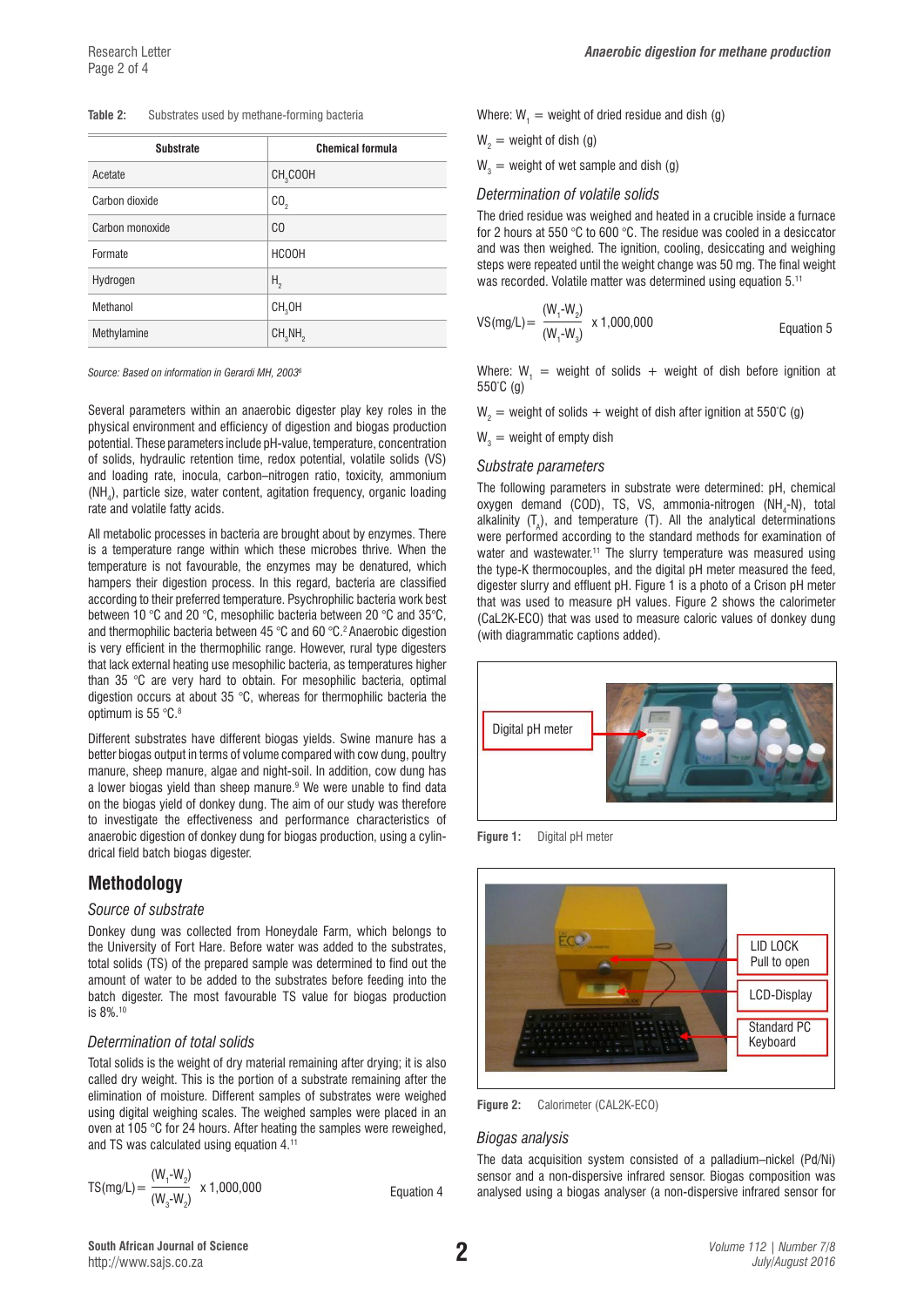Research Letter **Analysis and** *Anaerobic digestion for methane production* 

sensing methane and carbon dioxide, and a palladium–nickel sensor for sensing hydrogen and hydrogen sulphide).

Data on biogas composition were recorded by a CR1000 data logger at intervals of 2 minutes. The biogas analyser and CR1000 data logger were powered by a 12 V DC battery that was connected to a 20 W photovoltaic module. The slurry and ambient temperatures were measured using type-K thermocouples connected to the same CR1000 data logger as the biogas sensors. The data logger was interfaced to a computer. Figure 3 shows the complete data acquisition system with biogas and temperature sensors.



**Figure 3:** Data acquisition system

### **Results and discussion**

Table 3 shows characteristics of donkey dung. The higher concentrations of ammonium nitrogen between 940 mg/L and 1223 mg/L were beneficial to the anaerobic digestion micro-organisms, and this enhanced biogas production.

| Table 3: |  | Substrate characteristics for donkey dung |  |  |  |
|----------|--|-------------------------------------------|--|--|--|
|----------|--|-------------------------------------------|--|--|--|

| <b>Parameter</b>              | Unit | Donkey dung |  |
|-------------------------------|------|-------------|--|
| Total solids                  | mg/L | 198778.83   |  |
| Volatile solids               | mq/L | 144189.99   |  |
| <b>Total alkalinity</b>       | mg/L | 6276-6343   |  |
| Ammonium-nitrogen             | mq/L | 940-1223    |  |
| Calorific value               | MJ/q | 29.83       |  |
| Volatile solid /total solid % | %    | 72.54       |  |

Figure 4 shows biogas production for donkey dung. We observed that biogas production was low at the beginning and end periods of the anaerobic digestion process. This is because biogas production rate is directly proportional to the specific growth rate of methanogens.



**Figure 4:** Biogas yield and pH values for donkey dung for a retention time of 28 days

With reference to Figure 4, the donkey dung biogas production peaked at 0.56  $\mathrm{m}^3$  on Day 18. The total biogas yield of donkey dung was 3.8  $\mathrm{m}^3$ over a retention time of 28 days. The maximum biogas yield for donkey dung  $(63.4\%$  or 2.41 m<sup>3</sup>) was attained in the first 18 days of the batch experiment, before the biogas yield declined. However, the biogas yield from Day 18 to Day 28 was  $36.6\%$  (1.39 m<sup>3</sup>) of the total biogas production. The biogas production (Y) of donkey dung from Day 4 to Day 18 is represented by the following equation:

| $Y = 0.02t^2 - 0.06t + 0.047$ | for $4 \le t \le 18$ | Equation 6 |
|-------------------------------|----------------------|------------|
|                               |                      |            |

The biogas yield started to decline from Day 18 to Day 28. The decay equation is given by:

```
Y=65.039e<sup>-0.27t</sup> for 18≤t≤28 Equation 7
```
As shown in Figure 4, the initial pH of donkey dung was 7.9. The pH was observed to decline with time, attaining a minimum value of 6.8 where an optimum biogas production of  $0.56$  m<sup>3</sup> was achieved. The decline is due to the conversion of substrate to acids during the stages of acidogenesis and acetogenesis of methane production. As from Day 18, the pH began to increase as the acids produced were converted to methane by methanogens. The pH (R) equation for the best fit is represented as follows:

$$
R = 0.041t^2 - 0.1278t + 7.9795
$$
 Equation 8

Where R represents pH values and t represents retention time.

Figure 5 shows COD values during the anaerobic digestion of donkey dung. As shown in Figure 5, concentration COD of donkey dung entering the batch was 40 110 mg/L. The higher biogas yield from donkey dung was attributed to this higher concentration of COD. The concentration of COD decreased from 40 110 mg/L to 25 110 mg/L because of the conversion of substrate into biogas. Optimum biogas production occurred at a COD profile of 26 436 mg/L. The concentration of COD declined as of Day 20 and by Day 28 was very low, indicating a low biogas yield (a higher COD destruction means a high biogas yield). The COD (S) best fit can be approximated by the following equation:

$$
S=3.4277t^3-139.09t^2+737.13t+39.3601
$$

Equation 9



**Figure 5:** Relationship between gas production and COD for donkey dung

The relationship between biogas production and total alkalinity  $(T_{\text{A}})$  is shown in Figure 6. The effluent total alkalinity for donkey dung ranged from 6235 mg/L to 6343 mg/L. Therefore, alkalinity values were within the normal range, above the threshold alkalinity of 500 mg/L suggested for anaerobic digestion.

The high alkalinity levels imply that there was a high buffering capability that increased the biogas yield. The higher the alkalinity, the greater the buffering capacity in the anaerobic digestion process; this in turn promoted a stable pH value and resulted in an increased biogas yield.